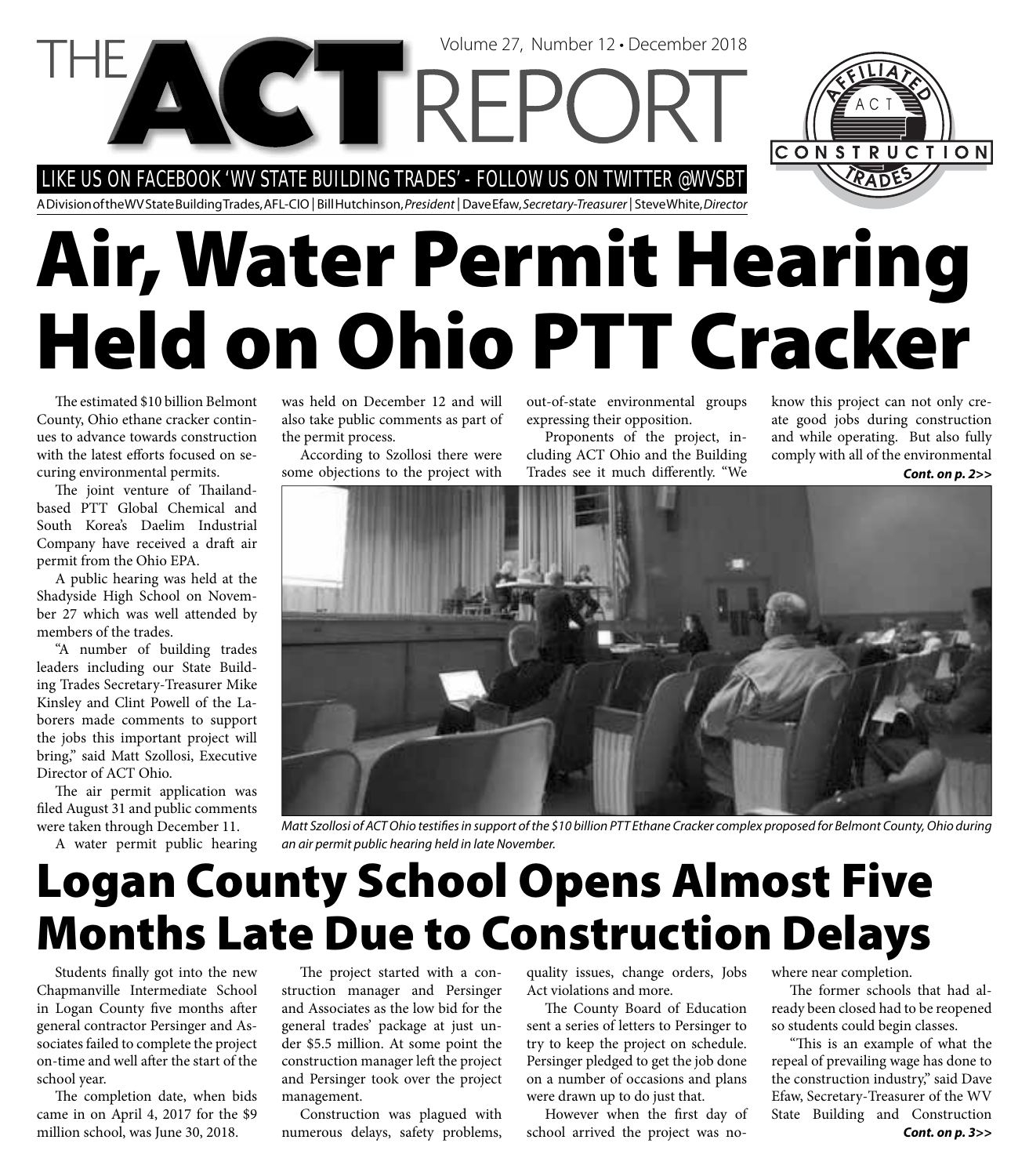# **National Apprenticeship Week 2018 Held**

Apprenticeship programs across the country made a special effort to get the word out about the many benefits of apprenticeship during National Apprenticeship Week held last month during November 12 - 18.

National Apprenticeship Week gives apprenticeship sponsors the opportunity to showcase their programs, facilities, and apprentices in their community.

The week-long event highlights the benefits of apprenticeship in preparing a highly-skilled workforce to meet the talent needs of employers across diverse industries.

A variety of craft programs participated throughout the area. Some samples include the Parkersburg-Marietta area on November 14, there was an Open House at IBEW #972's Training Facility with other skilled trades of the Parkersburg-Marietta Building Trades Council.

On November 15, in the Charleston area, the Carpenters held an Open House and on the 16th WV Women Work held a graduation ceremony at Plumber and Pipefitter Local Union 625's Union Hall.

The Laborers used a social media campaign with testimonials from apprentices to spread the word.

"We had videos and pictures of our apprentices and their success stories on FaceBook and Instagram and had a great response from the public," said Ross McPherson, Administrator for the WV Laborers' Training program.



This screen shot from a video testimonial was part of the social media approach used by the West Virginia Laborers Training Center to promote apprenticeship during National Apprenticeship Week.

# **Plasterers & Cement Masons 926 are Taking Apprenticeship Applications January 7 - 11**

The West Virginia Area Plasterers and Cement Masons 926 Joint Apprenticeship and Training Committee will be accepting applications from Monday, January 7 through Friday, January 11, 2019, during normal business hours.

Applications will be accepted at four locations.

**OP&CMIA Local 926**  3870 Central Av. Shadyside Oh. 43947 304-312-9128 **CEA-NCWV Inc.**  2794 White Hall Blvd. White Hall, WV 26554 304-367-1290 **OP&CMIA Local 926** 

3130 7th Ave. Charleston, WV 25387 304-744-8389

### **OP&CMIA Local 926 Training Center**

720 Staunton Turnpike Parkersburg, WV 26104 304-865-8389

If accepted into the program you will learn all aspects of the Plasterers and Cement Masons trade including a variety of methods to finish concrete surfaces, an understanding of the properties of concrete curing, the effects of temperature and different compositions of product, the application of stucco and similar exterior products, and more.

Apprentices will have classroom training along with paid on-the-job training and depending on work availability usually complete the program within three years.

Applications must be at least 18 years old, a U.S. citizen and have the following documentation to be eligible.

- a copy of your birth certificate
- a copy of your High School Diploma or equivalent (GED)
- a valid driver's license
- proof of residency such as: driver's license, utility bill or rent receipt in your name.

You must reside within the jurisdiction of Plasterers & Cement Masons Local 926: (All of West Virginia: Belmont, Jefferson, and Harrison Counties in Ohio: Allegheny, Garrett, and Washington Counties in

#### Maryland.)

In addition you must be physically capable of performing the work of the trade and be able to pass a preemployment drug screening.

You may bring certificates for vocational/technical school or college if applicable. Veterans can bring a form DD-214 for consideration of military service.

Contact Kevin Parr at 304-639- 9200 or local926apprenticeship@ gmail.com with any questions.

The recruitment, selection, employment and training of apprentices shall be without discrimination because of race, color, religion, national origin, or sex. The JATC will take affirmative action to provide equal opportunity in apprenticeship.

### *PTT Hearings Held*

#### *Continued from Page 1*

regulations," said Szollosi.

The proposed plant site is the former location of the R.E. Burger coalfired power plant which has been an industrial site since the 1920s.

The project has been under development by PTT Global for many years and originally was estimated as a \$5 billion investment.

When South Korea's Daelim Industrial Co. joined, the project scope doubled and led to major redesign work setting the timeline back.

News reports indicate more than \$150 million has been already spent for engineering and design work.

Bechtel Construction has been awarded the contract to build the facility and has entered into a project labor agreement with the Upper Ohio Valley Building Trades.

"The project is more than just an ethane cracker, it will be a plastics and chemical manufacturing location," said Szollosi. "Instead of shipping the ethane, that is a by-product of the shale gas, to the gulf coast or overseas it will be made into products locally which, in turn, means more local jobs."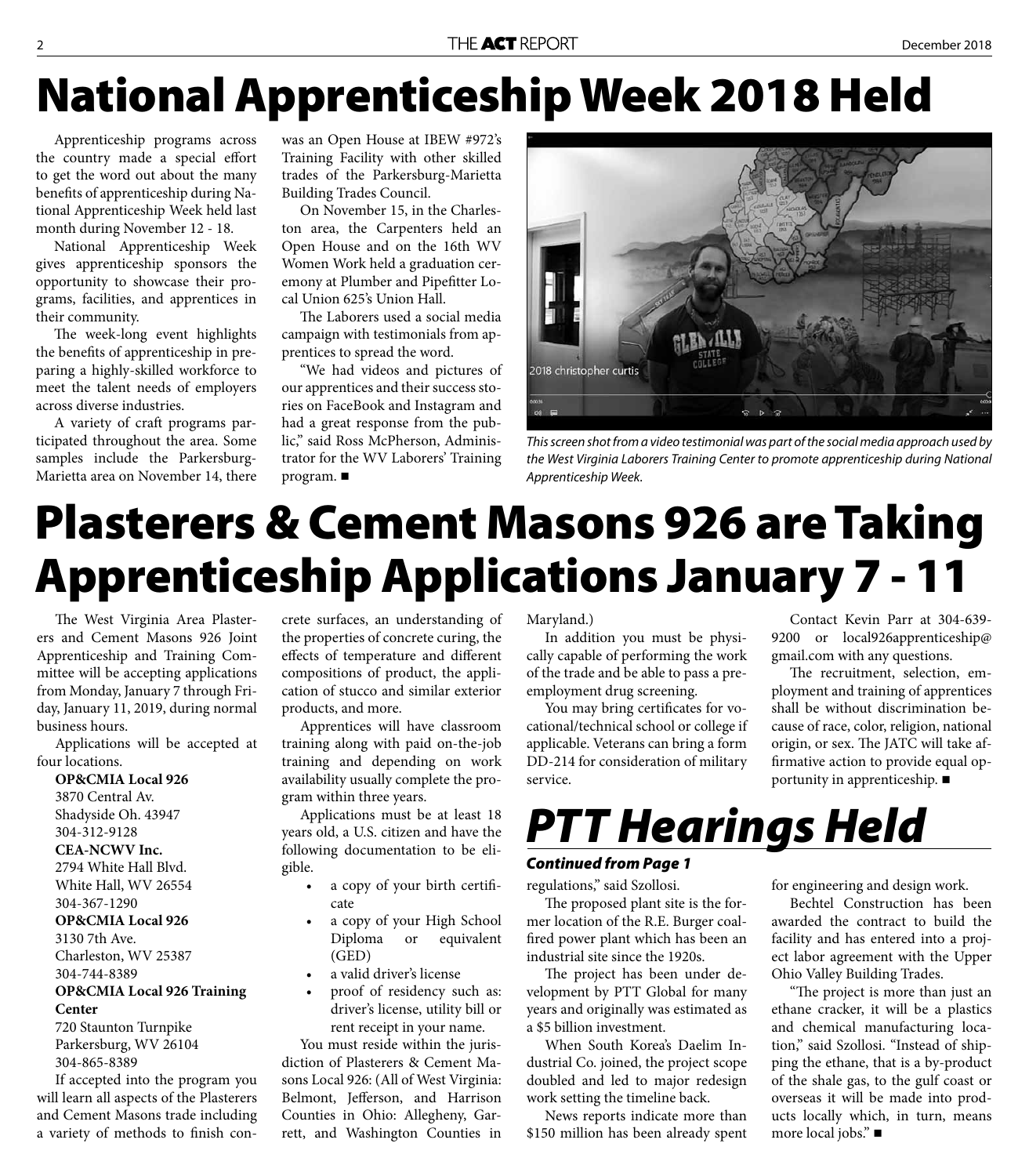### **Plumbers & Pipefitters 625 Charleston has Fourth Annual Food Drive for Veterans** *Honoring Veteran Mike Oldham, II*

Members of Plumbers & Pipefitters Local 625 in Charleston, led by apprentices, held their fourth annual food drive to help veterans during the holidays.

They collected and distributed 6200 food items in 85 baskets in partnership with VFW Post #4768.

The effort is also a remembrance of Mike Oldham, II a member of Local 625 and a decorated soldier who

served in Afghanistan and Iraq. He was tragically killed in a 2016 motorcycle accident.

According to Training Director Brett Matthews each food basket had \$105 worth of items. The apprentices raised the funds and collected the items and the VFW delivered them to veterans in need.

"Each year we challenge the apprentices and they have met and

exceeded the challenge for a very worthy cause," said Matthews. This year the group was able to increase the number of baskets to 85 from last

years 75.

Local 625 is based in Charleston and serves 15 counties in southern West Virginia. ■



Apprentices from Plumbers & Pipefitters Local 625 in Charleston stand behind piles of food supplies while members of VFW Post #4768 sit in front.

# **Operating Engineers #132 Apprenticeship**

Operating Engineers Local 132 wants qualified candidates for their heavy duty equipment operator apprenticeship program.

The three year program trains in all aspects of operating heavy equipment including bulldozers, backhoes, cranes and excavators.

"We want members to be well versed in all types of equipment," said Allen Nelson, Training Director. "We focus on safety and productivity."

Each year an apprentice spends five weeks at the training center located south of Parkersburg.

Most of the training takes place during the winter.

Apprentices must get at least 1,000 hours of paid on-the-job training to advance each year.

Applications will be accepted at any WorkForce West Virginia Center from January 7 through 18 between the hours of 8:30am and 5:00pm, Monday through Thursday; 9:00am to 5:00pm on Friday.

In order to qualify a person must be at least 18 years old, have a high school diploma or equivalent and have been a resident of West Virginia for at least one year.

An aptitude test will be given by the WorkForce Center.

A successful applicant will have a valid WV driver's license, be physically able to perform the work of the trade and pass a drug test.

The recruitment, selection, employment and training of apprentices shall be without discrimination because of age, race, color, religion, national origin, sex (including pregnancy and gender identification), sexual orientation, or genetic information and will conform to ADA regulations.

For more information call (304) 273-4852.

"This is an example of what the repeal of prevailing wage has done..."

In this case liquidated damages could have reached almost \$300,000 but it is unclear what, if any, were demanded.

"We have heard the board of education has tried very hard to get this project completed and hold this contractor accountable," said Efaw.

"What is less clear is what action, if any, the architect or State School Building Authority will do to make sure this doesn't happen again."

There are a number of actions available through state law and SBA policy. A contractor that has performed poorly can be suspended from bidding SBA projects.

State debarment proceedings could also be used to prohibit the contractor from bidding any tax funded projects. There is no indication at this time

the contractor will be prevented in any way from bidding more public projects.

State law requires a public project be competitively bid and awarded to the lowest responsible contractor.

> the lowest bid is usually easy but determining who is a responsible contractor can be more difficult.

The SBA has in place a series

of questions to clarify if a contractor

law opened the door to low wage contractors who may look good on bid day but end up costing taxpayers more at the end of the day," said Efaw.

"The Republican legislative leaders should take responsibility for the Chapmanville School because they are the ones who promised savings and failed to deliver."

I dentifying

is responsible. The questions delve into the contractors' track record on prior projects, any violations of state or federal laws and regulations, their ability to secure a trained and local workforce, and other factors.

"Repealing our prevailing wage

*Logan County School Continued from Page 1*

**Dave Efaw,** 

Secretary-Treasurer WV State Building Trades

"Tax payers paid for quality and timeliness and in Logan County they got neither."

According to the contract documents a penalty, known as liquidated

damages, of \$2,000 per day was possible for each day the project was not substantially complete after the agreed upon date of June 30, 2018.

Trades Council.